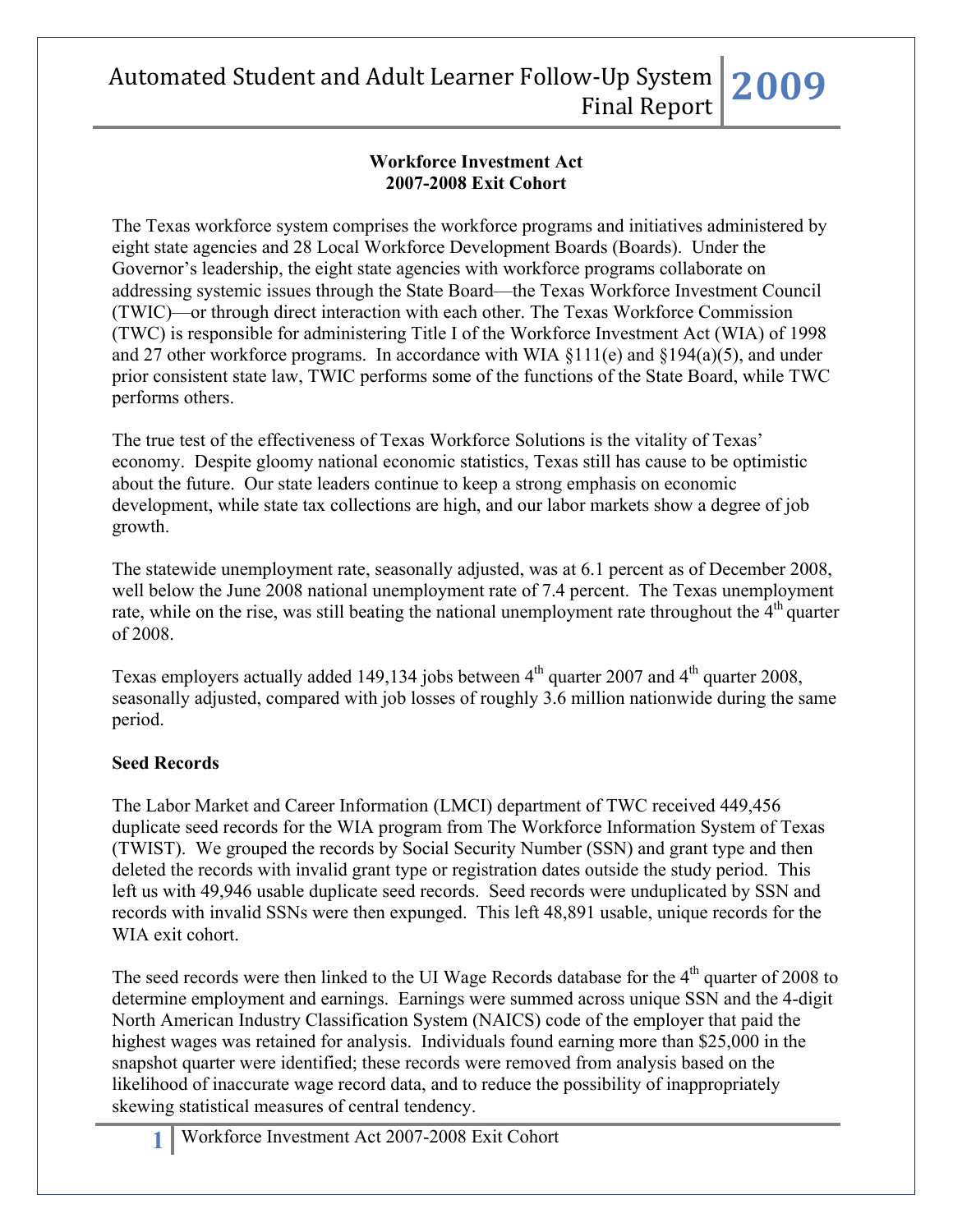Supplemental employment linkages were performed with the Wage Record Interchange System (WRIS) to determine any participants who found employment outside of Texas, and the Federal Employment Data Exchange System (FEDES), which includes the U.S. Department of Defense (DOD), the U.S. Office of Personnel Management (OPM), and the U.S. Postal Service (USPS).

The seed records were also sent to the Texas Higher Education Coordinating Board (THECB) for linkage to the public postsecondary master enrollment records for the fall semester of 2008. This linkage is used to locate any former WIA program participants who are pursuing higher education at a public postsecondary institution in Texas and therefore may not be found working. Seed records were linked to the Texas Bureau of Vital Statistics (TBVS) in order to determine if any former program participants were deceased. All records with positive matches have been excluded from further analysis. After all exclusions, there were 48,732 records retained for subsequent analysis.

Finally, seed records were linked to the Wage Record Interchange System (WRIS) to find participants who may have been employed in other states. The results of the WRIS linkage can be found in Appendix A.

#### **Results**

Excluding Unknowns, Females had a slightly higher percentage of cohort members employed, 72.9 percent (Table 1), than males, with employment of 71.0 percent. Each side of the table has been sorted independently of the other, with the overall cohort total included in the sort. This allows for the ranked display of two different pieces of information in the same table, and it also allows us to see how the groups compared to the total employment and earnings. The overall employment for the WIA cohort in the  $4<sup>th</sup>$  quarter of 2008 was 72.1 percent. Cohort members of unknown gender had the highest median quarterly earnings in the  $4<sup>th</sup>$  quarter of 2008 with \$9,210. Median earnings for male participants were \$6,265. Overall the cohort had a median quarterly earnings figure of \$5,182 for the study period.

| $\frac{0}{0}$<br>Working | N      |         | <b>Gender</b> |              | N      | <b>Median</b><br><b>Earnings</b> |
|--------------------------|--------|---------|---------------|--------------|--------|----------------------------------|
| 74.3                     | 109    | Unknown |               | Unknown      | 109    | \$9,210                          |
| 72.9                     | 27,908 | Female  |               | Male         | 20,715 | \$6,265                          |
| 72.1                     | 48,732 | Total   |               | <b>Total</b> | 48,732 | \$5,182                          |
| 71.0                     | 20,715 | Male    |               | Female       | 27,908 | \$4,608                          |

#### **Table 1. Employment and Earnings by Gender**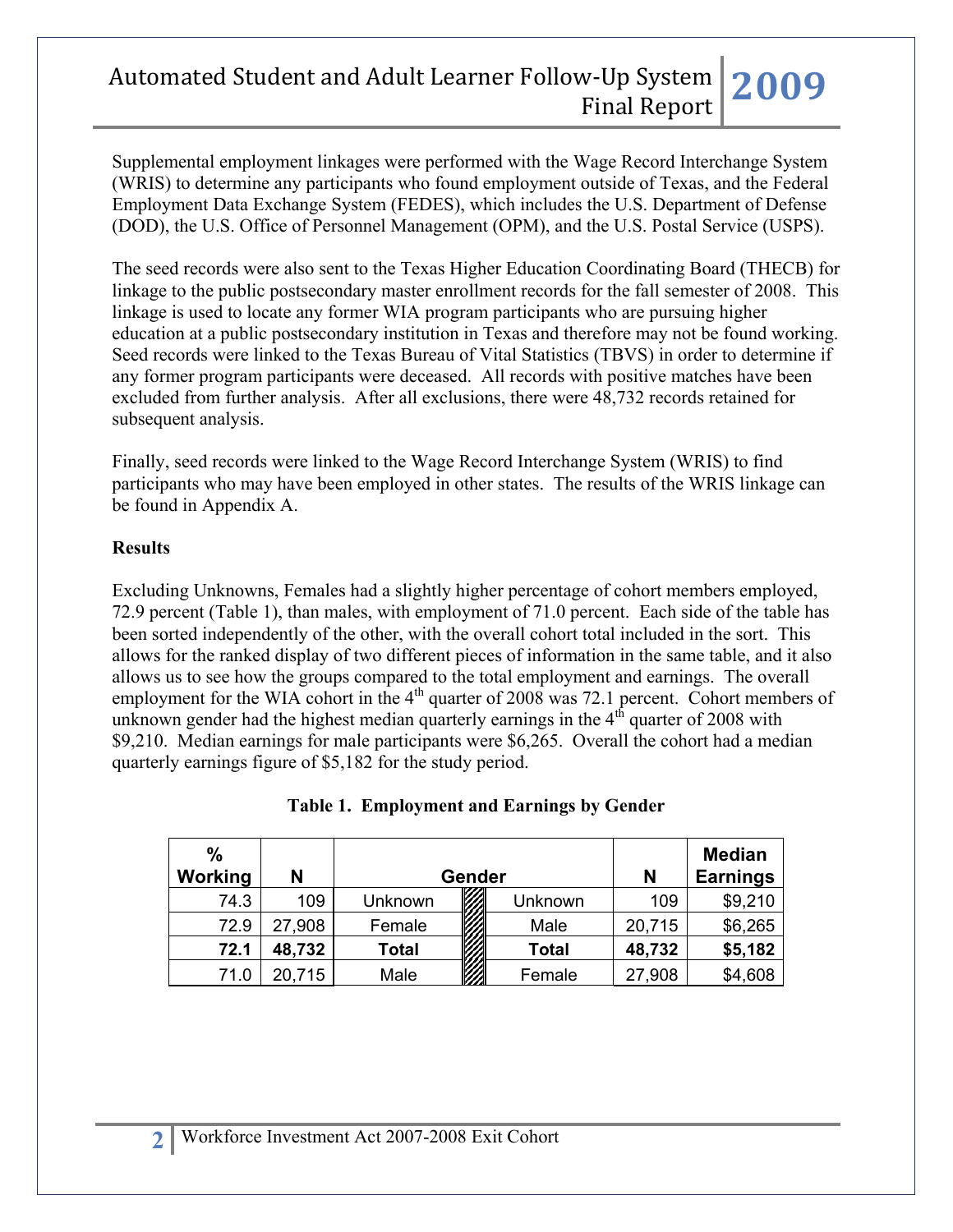Table 2 displays employment for the WIA cohort by racial sub-group regardless of ethnicity. Participants whose race was classified as "Other/Unknown" had the highest percentages of cohort members employed with 74.7 percent, followed closely by Asians with 73.7 percent. Whites, the largest ethnic sub-group, had an employment rate of 73.2 percent for the study. Participants in the Asian sub-group had the highest median earnings, \$6,805, during the study period. Hawaiian Native or Pacific Islanders had the second-highest median earnings with \$6,433. Whites had post-exit median quarterly earnings of \$5,507.

| $\%$<br>Working | N      | Race                   | N                      | <b>Median</b><br><b>Earnings</b> |         |
|-----------------|--------|------------------------|------------------------|----------------------------------|---------|
| 74.7            | 8,491  | Other/Unknown          | Asian                  | 933                              | \$6,805 |
|                 |        |                        | <b>Hawaiian Native</b> |                                  |         |
| 73.7            | 933    | Asian                  | or Pacific Islander    | 166                              | \$6,433 |
| 73.2            | 23,264 | White                  | Other/Unknown          | 8,491                            | \$5,692 |
|                 |        | <b>Hawaiian Native</b> |                        |                                  |         |
| 72.9            | 166    | or Pacific Islander    | White                  | 23,264                           | \$5,507 |
| 72.1            | 48,732 | Total                  | <b>Total</b>           | 48,732                           | \$5,182 |
| 68.9            | 15,310 | <b>Black</b>           | American Indian        | 568                              | \$4,926 |
| 67.8            | 568    | American Indian        | <b>Black</b>           | 15,310                           | \$4,298 |

### **Table 2. Employment and Earnings by Race (without Regard to Ethnicity)**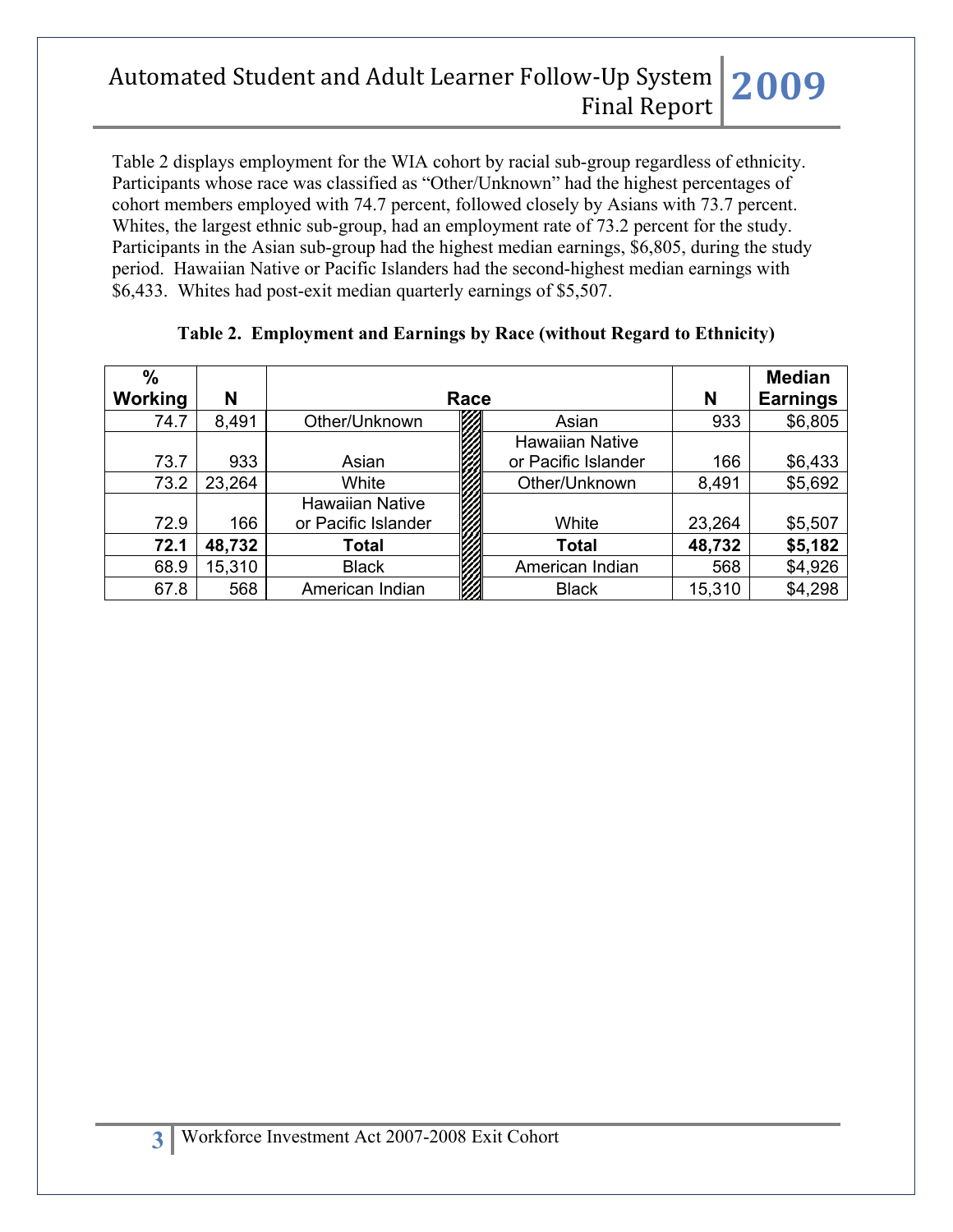WIA funds are allocated to the Local Workforce Development Boards (Boards) in the form of block grants, and these grants are broken down into different categories based on which population the funds are intended for. The WIA Adult program aims to increase employment, job retention, earnings and career advancement of U.S. workers.<sup>[1](#page-3-0)</sup> The WIA Dislocated Worker program assists workers who have been laid off or have been notified that they will be terminated or laid off (see footnote 1). The WIA Youth program prepares youth for the  $21<sup>st</sup>$ century workforce.<sup>[2](#page-3-1)</sup> Table 3 shows employment percentages and median earnings for the cohort by the type of WIA grant. Participants receiving funds from WIA Dislocated Worker grants had the highest employment at 76.6 percent, while other program participants had the second-highest employment at 74.7 percent. Since Youth programs have other positive outcomes and are more focused on career preparation rather than immediate employment, the employment statistics for the Youth category are not a surprise, nor should they be a concern. Dislocated Worker participants had the highest median earnings during the  $4<sup>th</sup>$  quarter of 2008, \$6,394. We usually expect higher earnings, given the typically greater labor force attachment of participants in the Dislocated Worker category. Participants receiving services funded through the WIA Adult program had the second-highest median earnings with \$5,710.

| $\frac{0}{0}$ |        |                     |  |                   |                 | <b>Median</b> |
|---------------|--------|---------------------|--|-------------------|-----------------|---------------|
| Working       | N      | <b>Program Type</b> |  | N                 | <b>Earnings</b> |               |
| 76.6          | 6,340  | <b>Dislocated</b>   |  | <b>Dislocated</b> | 6,340           | \$6,394       |
| 74.7          | 3,894  | Other $3$           |  | Adult             | 30,160          | \$5,710       |
| 73.7          | 30,160 | Adult               |  | <b>Total</b>      | 48,732          | \$5,182       |
| 72.1          | 48,732 | Total               |  | Other             | 3,894           | \$5,103       |
| 61.3          | 8,338  | Youth               |  | Youth             | 8,338           | \$2,732       |

#### **Table 3. Employment and Earnings by WIA Program Type**

 $\overline{a}$ <sup>1</sup> U.S. Department of Labor,  $\frac{http://www.doleta.gov/programs/}{http://www.doleta.gov/programs/}$ 

<span id="page-3-0"></span><sup>&</sup>lt;sup>2</sup> U.S. Department of Labor, [http://www.doleta.gov/youth\\_services/](http://www.doleta.gov/youth_services/)

<span id="page-3-2"></span><span id="page-3-1"></span><sup>&</sup>lt;sup>3</sup> Other programs are those that are not specified Adult, Youth, or Dislocated, such as the Hurricane Katrina National Emergency Grant or the LEP Preparedness – Upper Rio Only program.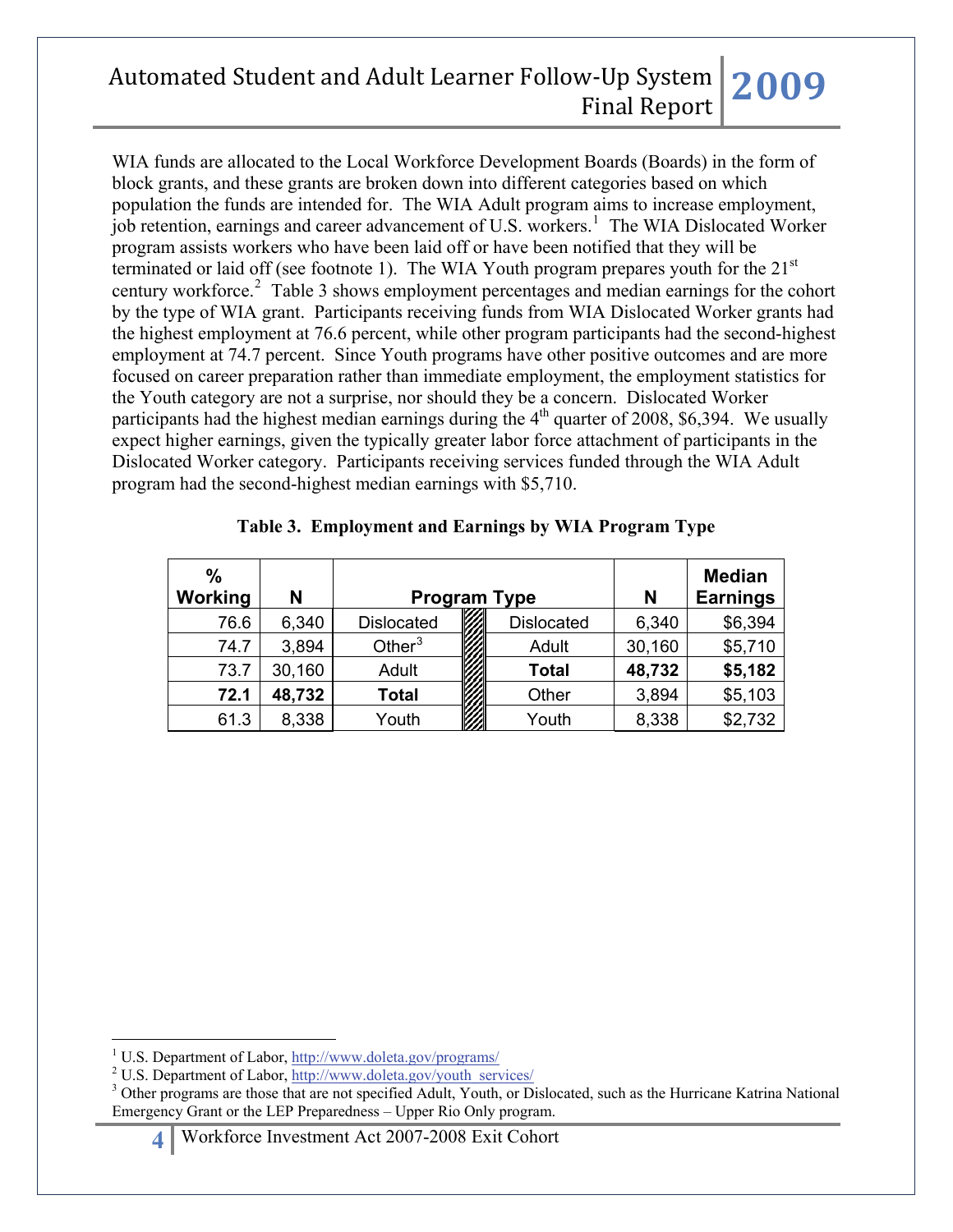Not all WIA participants receive occupationally-specific vocational training. In fact, only 21.1 percent of WIA participants received such training. WIA participants receiving Vocational training services, unsurprisingly, had higher employment than those who did not receive training, 76.5 percent versus 70.8 percent (Table 4), although the contrast is not as bad as it has been in previous cohorts. The training is usually targeted toward occupations that tend to be highgrowth, high-demand and exiters have updated, marketable skills that can be put to use in the workforce relatively quickly. The Vocational training group had higher median earnings as well, with \$5,679. As we have stated numerous times and the data will point out, participants who participate in vocational training activities frequently have better employment and earnings when compared to those who do not participate in training activities.

| $\frac{0}{0}$<br>Working | N      |              | Category               |              | N      | <b>Median</b><br><b>Earnings</b> |
|--------------------------|--------|--------------|------------------------|--------------|--------|----------------------------------|
|                          |        | Vocational   | <b>College College</b> | Vocational   |        |                                  |
| 76.5                     | 10,304 | Training     |                        | Training     | 10,304 | \$5,679                          |
| 72.1                     | 48,732 | <b>Total</b> |                        | <b>Total</b> | 48,732 | \$5,182                          |
| 70.8                     | 38,428 | No Training  |                        | No Training  | 38,428 | \$5,015                          |

### **Table 4. Employment and Earnings by Training Category**

Clearly there is strong correlation between education attained by clients prior to program entry and subsequent employment outcomes. Excluding those in the "No grade" category (participants did not provide data), participants with a baccalaureate degree (BA) and above had the highest employment at 81.7 percent, while those with more than a high school diploma at program entry had the second-highest employment percentage in the study with 77.9 percent (Table 5). Participants listed as entering the program with no grade completed had the highest median quarterly earnings over the period, \$12,706. Those with a BA and above had the second highest median earnings for the quarter with \$10,502. Those with more than high school were next on the earnings list with median earnings of \$6,746.

#### **Table 5. Employment and Earnings by Education at Entry**

| $\frac{0}{0}$<br><b>Working</b> | N      | <b>Education at Entry</b> | N   | <b>Median</b><br><b>Earnings</b> |        |          |
|---------------------------------|--------|---------------------------|-----|----------------------------------|--------|----------|
| 86.4                            | 1,989  | No grade                  |     | No grade                         | 1,989  | \$12,706 |
| 81.7                            | 2,716  | <b>BA and Above</b>       |     | <b>BA and Above</b>              | 2,716  | \$10,502 |
| 77.9                            | 11,094 | More than HS              |     | More than HS                     | 11,094 | \$6,746  |
| 72.1                            | 48,732 | <b>Total</b>              |     | <b>Total</b>                     | 48,732 | \$5,182  |
| 69.6                            | 29,920 | High School/GED           | VI. | High School/GED                  | 29,920 | \$4,356  |
| 56.7                            | 3,013  | Elementary/ESL            |     | Elementary/ESL                   | 3,013  | \$2,900  |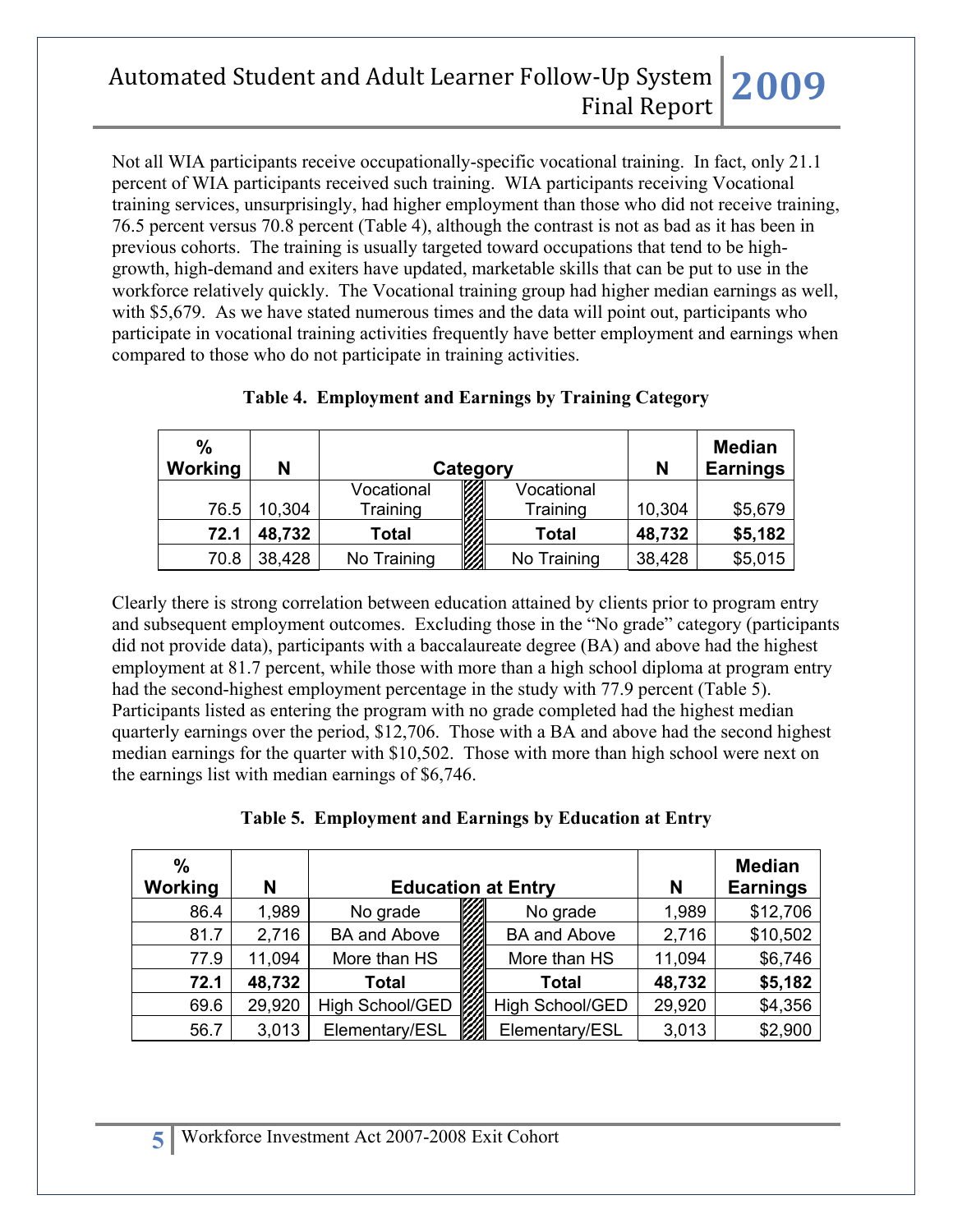Employment varied considerably across Local Workforce Development Area (LWDA) regions. The North Texas LWDA had the highest employment in the target quarter with 89.7 percent of participants employed (Table 6). Texoma LWDA was close behind with 87.9 percent employed. The Gulf Coast LWDA had 13,967 participants, the most of any LWDA, and had employment of 69.1 percent. Participants from the Texoma LWDA had the highest median quarterly earnings with \$11,624. Capital area LWDA was next with earnings of \$8,130. Permian Basin LWDA rounded out the top three with median quarterly earnings of \$7,316. Gulf Coast LWDA participants had median quarterly earnings of \$4,995.

| $\frac{0}{0}$ |        |                         |             |                         |        | <b>Median</b>   |
|---------------|--------|-------------------------|-------------|-------------------------|--------|-----------------|
| Working       | N      |                         | <b>LWDA</b> |                         | N      | <b>Earnings</b> |
| 89.7          | 369    | North Texas             |             | Texoma                  | 423    | \$11,624        |
| 87.9          | 423    | Texoma                  |             | <b>Capital Area</b>     | 1,564  | \$8,130         |
| 85.1          | 933    | Deep East Texas         |             | Permian Basin           | 242    | \$7,316         |
| 79.5          | 653    | <b>Heart of Texas</b>   |             | <b>Golden Crescent</b>  | 571    | \$6,976         |
| 79.1          | 115    | Unknown                 |             | <b>Brazos Valley</b>    | 691    | \$6,931         |
| 78.8          | 297    | Panhandle               |             | <b>Dallas</b>           | 4,231  | \$6,815         |
| 78.5          | 1,564  | Capital Area            |             | <b>North Central</b>    | 2,372  | \$6,776         |
| 78.2          | 691    | <b>Brazos Valley</b>    |             | North Texas             | 369    | \$6,771         |
| 78.1          | 571    | <b>Golden Crescent</b>  |             | <b>Southeast Texas</b>  | 1,418  | \$6,741         |
| 77.9          | 208    | South Plains            |             | Deep East Texas         | 933    | \$6,676         |
| 77.6          | 474    | <b>East Texas</b>       |             | Unknown                 | 115    | \$6,547         |
| 76.8          | 1,418  | <b>Southeast Texas</b>  |             | Panhandle               | 297    | \$6,245         |
| 76.7          | 249    | <b>Concho Valley</b>    |             | <b>Rural Capital</b>    | 467    | \$6,085         |
| 76.5          | 467    | <b>Rural Capital</b>    |             | <b>Heart of Texas</b>   | 653    | \$6,036         |
| 75.5          | 392    | South Texas             |             | South Texas             | 392    | \$5,702         |
| 75.5          | 2,372  | <b>North Central</b>    |             | <b>Tarrant County</b>   | 2,376  | \$5,264         |
| 74.9          | 590    | <b>Cameron County</b>   |             | <b>South Plains</b>     | 208    | \$5,228         |
| 74.7          | 1,139  | North East Texas        |             | <b>Total</b>            | 48,732 | \$5,182         |
| 74.2          | 4,231  | <b>Dallas</b>           |             | <b>Coastal Bend</b>     | 944    | \$5,069         |
| 74.1          | 479    | Middle Rio Grande       |             | <b>Gulf Coast</b>       | 13,967 | \$4,995         |
| 74.0          | 242    | Permian Basin           |             | <b>East Texas</b>       | 474    | \$4,972         |
| 73.3          | 671    | <b>Central Texas</b>    |             | <b>Concho Valley</b>    | 249    | \$4,965         |
| 72.5          | 2,819  | Alamo                   |             | Alamo                   | 2,819  | \$4,862         |
| 72.1          | 48,732 | <b>Total</b>            |             | <b>Central Texas</b>    | 671    | \$4,559         |
| 71.4          | 944    | <b>Coastal Bend</b>     |             | <b>West Central</b>     | 3,611  | \$4,245         |
| 69.9          | 3,611  | <b>West Central</b>     |             | North East Texas        | 1,139  | \$4,211         |
| 69.1          | 13,967 | <b>Gulf Coast</b>       |             | <b>Upper Rio Grande</b> | 3,150  | \$3,965         |
| 67.7          | 3,317  | Lower Rio Grande Valley |             | Middle Rio Grande       | 479    | \$3,806         |
| 67.5          | 3,150  | <b>Upper Rio Grande</b> |             | <b>Cameron County</b>   | 590    | \$3,783         |
| 66.4          | 2,376  | <b>Tarrant County</b>   |             | Lower Rio Grande Valley | 3,317  | \$3,393         |

#### **Table 6. Employment and Earnings by LWDA**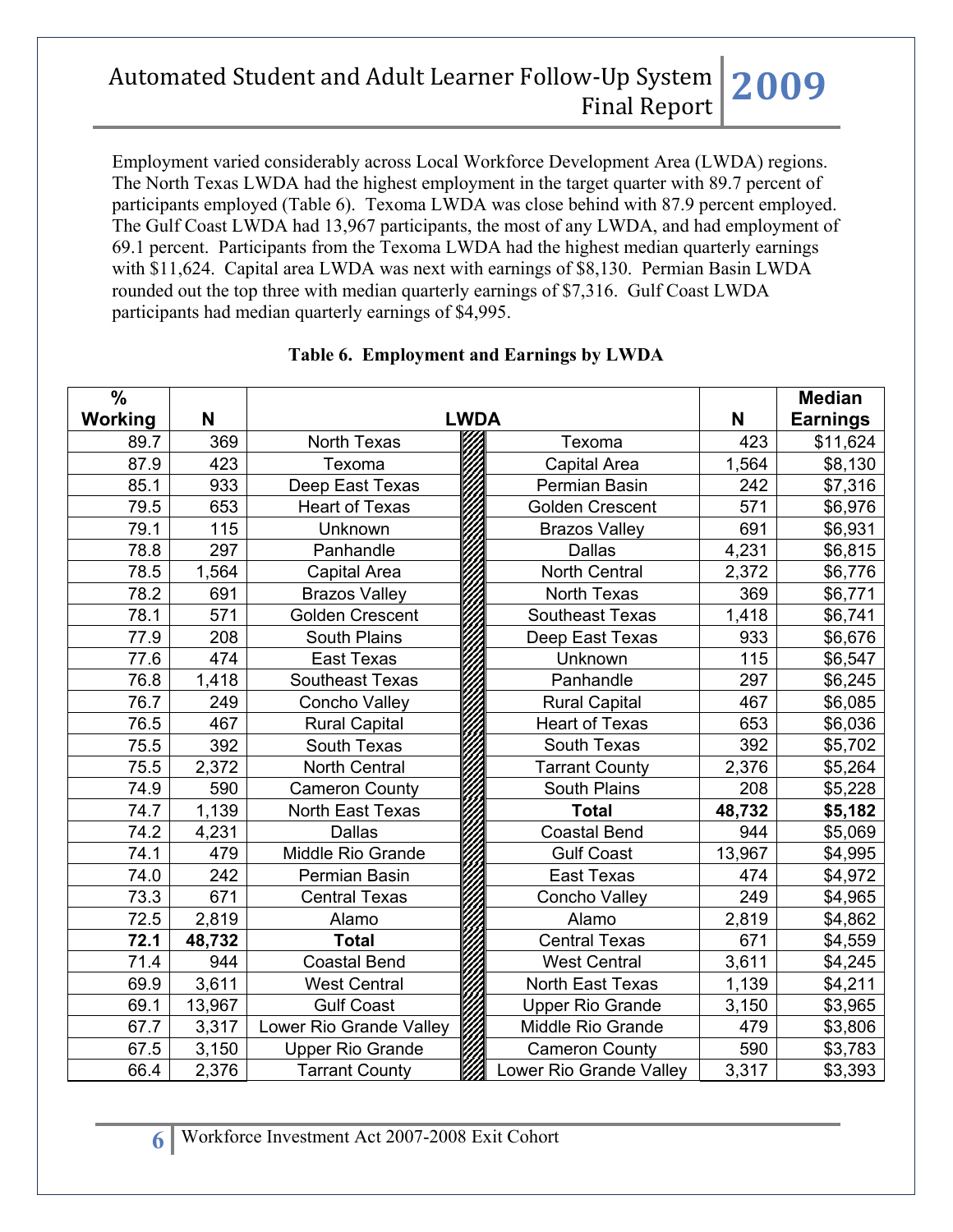Table 7 shows the top ten industries of employment, by 4-digit NAICS code, for WIA participants. First on the list was Employment Services. General Medical and Surgical Hospitals was second and had the highest median quarterly earnings at \$11,608, followed by Limited-Service Eating Places. Exiters working in the Offices of Physicians industry had the second-highest median earnings with \$5,763.

| <b>Industry of Employment</b>                 | N<br><b>Working</b> | <b>Median</b><br><b>Earnings</b> | <b>NAICS</b><br>Code |
|-----------------------------------------------|---------------------|----------------------------------|----------------------|
| <b>Employment Services</b>                    | 2,764               | \$3,315                          | 5613                 |
| <b>General Medical and Surgical Hospitals</b> | 1,845               | \$11,608                         | 6221                 |
| <b>Limited-Service Eating Places</b>          | 1,510               | \$1,954                          | 7222                 |
| <b>Elementary and Secondary Schools</b>       | 1,149               | \$4,578                          | 6111                 |
| Home Health Care Services                     | 952                 | \$2,655                          | 6216                 |
| <b>Full-Service Restaurants</b>               | 842                 | \$2,273                          | 7221                 |
| <b>Nursing Care Facilities</b>                | 839                 | \$4,684                          | 6231                 |
| <b>Other General Merchandise Stores</b>       | 814                 | \$3,365                          | 4529                 |
| <b>Offices of Physicians</b>                  | 745                 | \$5,763                          | 6211                 |
| <b>Business Support Services</b>              | 684                 | \$3,797                          | 5614                 |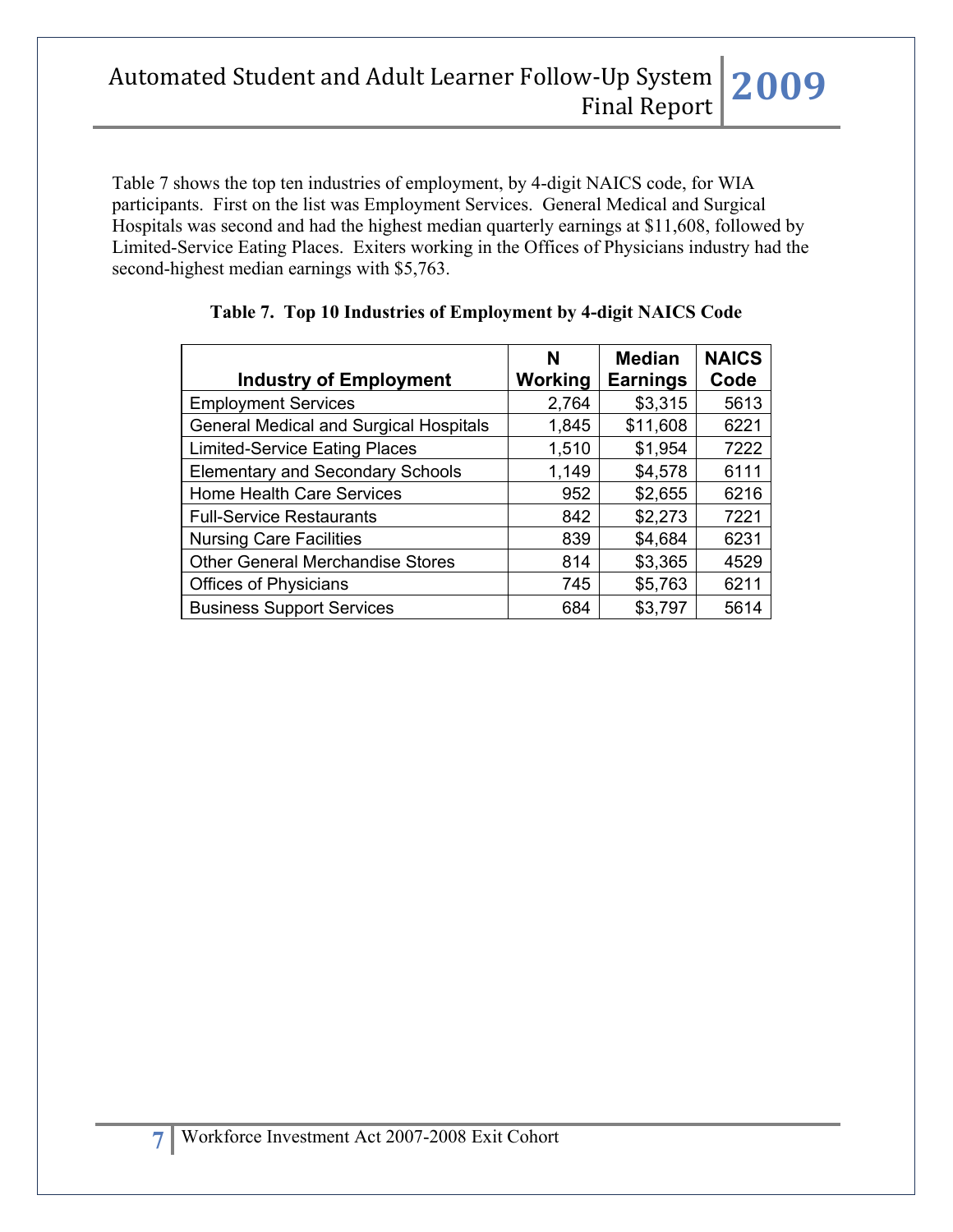Table 8 shows the Classification of Instructional Program (CIP) titles of the top 10 areas of enrollment for program participants who were found enrolled in postsecondary education during the fall semester of 2008. A large number of participants were found receiving instruction in the Nursing - Registered Nurse Training (RN, ASN, BSN, MSN) instructional area. General Studies was the second most common area of study, followed by Liberal Arts and Sciences/Liberal Studies.

#### **Table 8. Top 10 Areas of Enrollment, by 6-digit CIP Code, for All Participants Enrolled in Postsecondary Education in the Fall Semester 2008**

| <b>CIP Title</b>                                          | N   |
|-----------------------------------------------------------|-----|
|                                                           |     |
| Nursing - Registered Nurse Training (RN, ASN, BSN, MSN)   | 509 |
| <b>General Studies</b>                                    | 386 |
| Liberal Arts and Sciences/Liberal Studies                 | 305 |
| Undeclared                                                | 174 |
| Multi-/Interdisciplinary Studies, Other                   | 161 |
| Licensed Practical / Vocational Nurse Training (LPN, LVN, |     |
| Cert, Diploma, AAS)                                       | 155 |
| Business Administration and Management, General           | 137 |
| Business/Commerce, General                                | 106 |
| <b>Criminal Justice/Safety Studies</b>                    | 83  |
| Nursing - Registered Nurse Training (RN, ASN, BSN, MSN)   | 509 |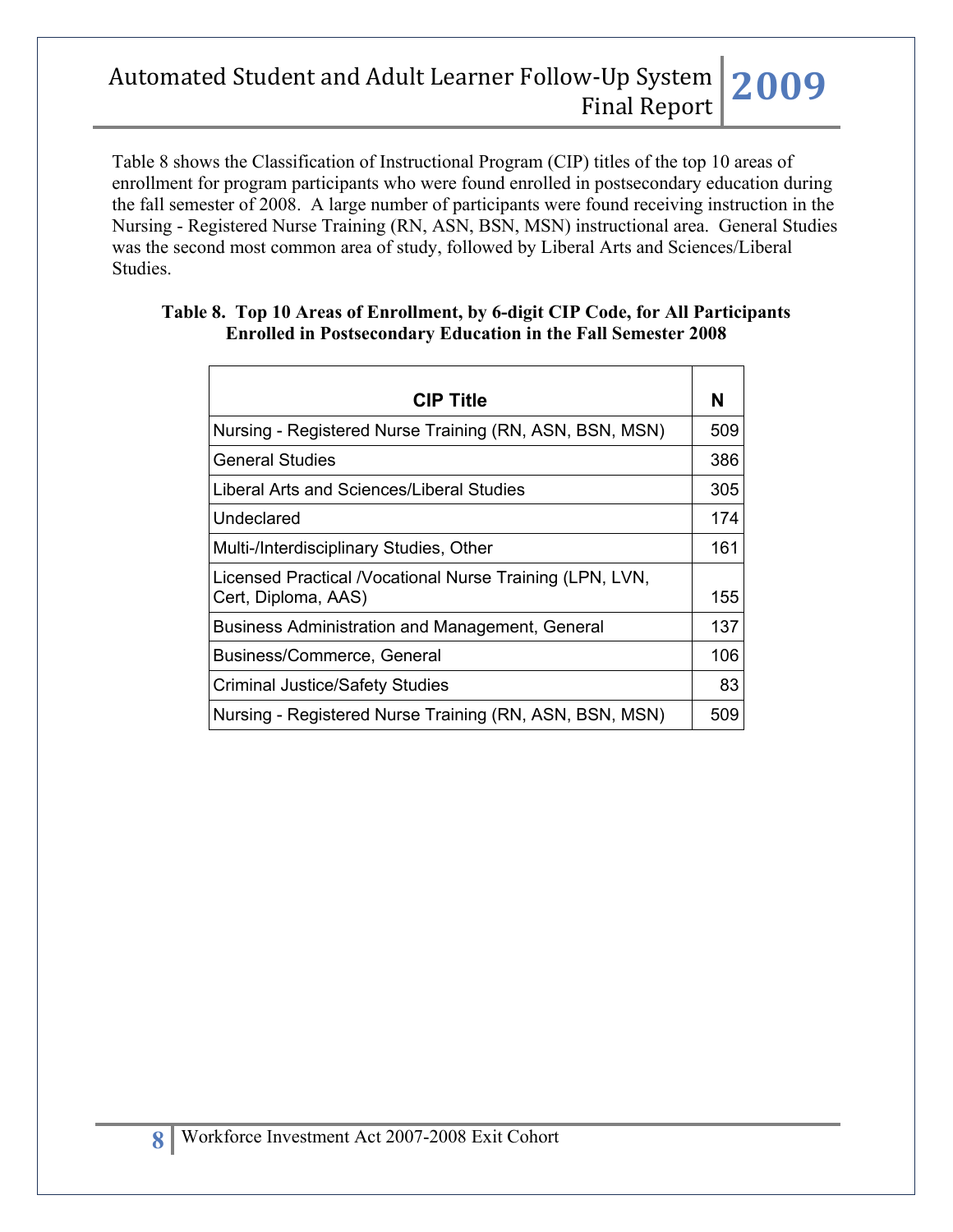Table 9 shows the ten postsecondary institutions with the largest number of program participants found enrolled in the fall semester of 2008. South Texas College had the largest number of exiters enrolled, followed by the El Paso Community College District. Houston Community College was the third most popular destination for program participants found enrolled in the fall semester of 2008.

| Institution                             | N   |
|-----------------------------------------|-----|
| South Texas College                     | 265 |
| El Paso Community College District      | 245 |
| <b>Houston Community College</b>        | 198 |
| University of Texas - Pan American      | 129 |
| University of Texas at El Paso          | 102 |
| <b>Austin Community College</b>         | 84  |
| Angelina College                        | 80  |
| <b>Texas Southern University</b>        | 74  |
| Texas State Technical College Harlingen | 74  |
| Cisco College                           | 70  |

### **Table 9. Top 10 Postsecondary Institutions with the Highest Number of Participants Enrolled in the Fall Semester 2008**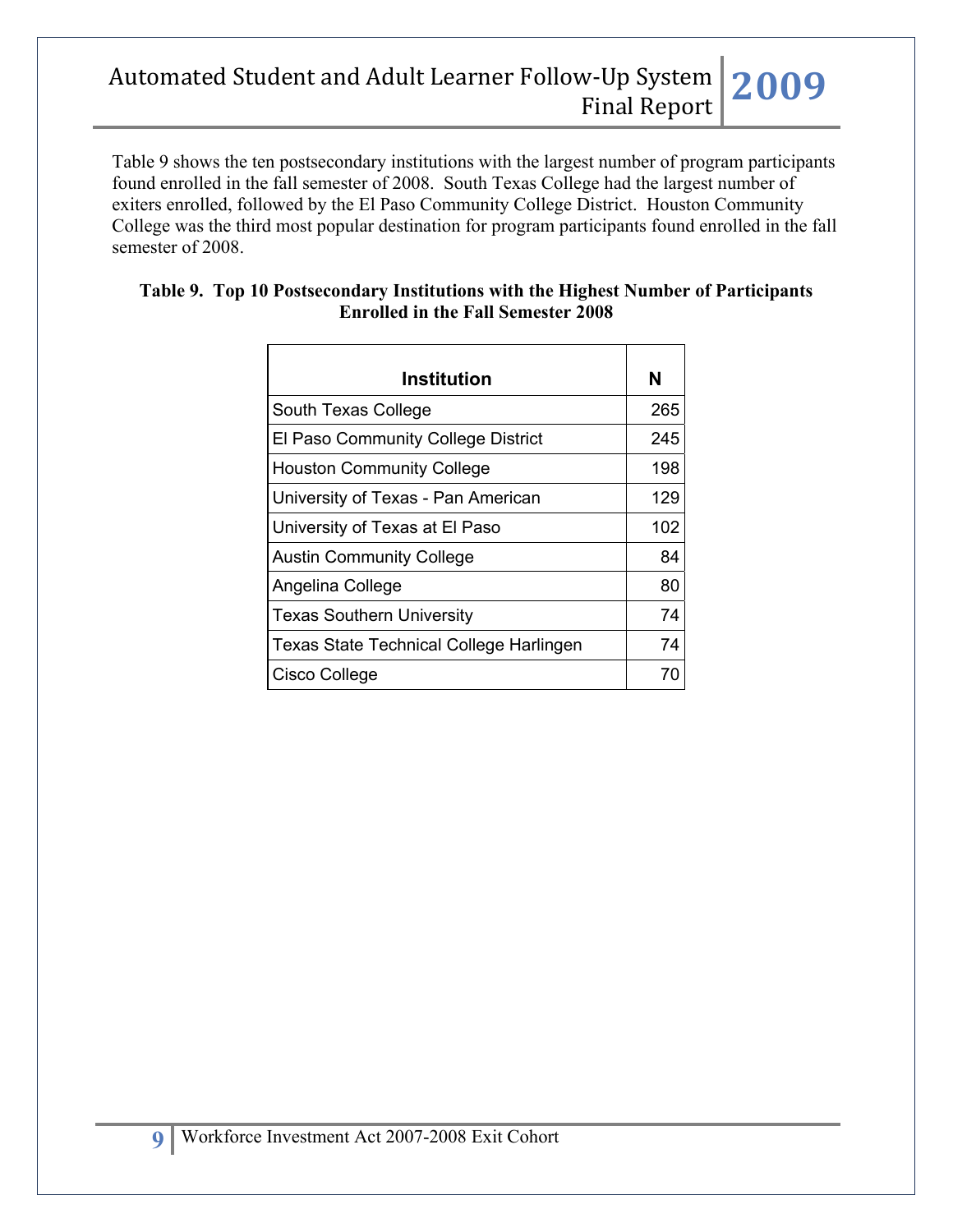### **Appendix A**

| $\%$<br><b>Working</b> | N   |           | <b>State</b> |           | N   | <b>Median</b><br><b>Earnings</b> |
|------------------------|-----|-----------|--------------|-----------|-----|----------------------------------|
| 100.0                  | 464 | LA        |              | LA        | 464 | \$3,734                          |
| 100.0                  | 290 | CA        |              | CA        | 290 | \$5,473                          |
| 100.0                  | 147 | GA        |              | GA        | 147 | \$5,615                          |
| 100.0                  | 136 | AR        |              | AR        | 136 | \$3,956                          |
| 100.0                  | 113 | <b>NM</b> |              | <b>NM</b> | 113 | \$4,919                          |
| 100.0                  | 110 | <b>FL</b> |              | FL        | 110 | \$3,552                          |
| 100.0                  | 101 | <b>TN</b> |              | <b>TN</b> | 101 | \$5,006                          |
| 100.0                  | 93  | IL        |              | IL        | 93  | \$4,199                          |
| 100.0                  | 88  | OK        |              | OK        | 88  | \$5,730                          |
| 100.0                  | 72  | <b>NC</b> |              | <b>NC</b> | 72  | \$5,863                          |
| 100.0                  | 71  | <b>MN</b> |              | MN        | 71  | \$4,672                          |
| 100.0                  | 69  | AZ        |              | <b>AZ</b> | 69  | \$4,594                          |
| 100.0                  | 63  | OH        |              | OH        | 63  | \$5,263                          |
| 100.0                  | 62  | <b>KS</b> |              | KS        | 62  | \$6,028                          |
| 100.0                  | 60  | AL        |              | <b>AL</b> | 60  | \$5,345                          |
| 100.0                  | 57  | IN        |              | $\sf IN$  | 57  | \$8,361                          |
| 100.0                  | 55  | <b>MO</b> |              | <b>MO</b> | 55  | \$5,892                          |
| 100.0                  | 54  | <b>WA</b> |              | <b>WA</b> | 54  | \$5,575                          |
| 100.0                  | 49  | IA        |              | IA        | 49  | \$4,490                          |
| 100.0                  | 49  | <b>MS</b> |              | <b>MS</b> | 49  | \$4,990                          |
| 100.0                  | 48  | <b>NE</b> |              | <b>NE</b> | 48  | \$4,686                          |
| 100.0                  | 46  | WI        |              | WI        | 46  | \$4,187                          |
| 97.7                   | 44  | <b>NV</b> |              | <b>NV</b> | 44  | \$4,674                          |
| 100.0                  | 37  | PA        |              | PA        | 37  | \$9,831                          |
| 100.0                  | 36  | MI        |              | MI        | 36  | \$4,026                          |
| 100.0                  | 35  | UT        |              | UT        | 35  | \$3,196                          |
| 100.0                  | 31  | KY        |              | KY        | 31  | \$5,600                          |
| 100.0                  | 29  | SC        |              | <b>SC</b> | 29  | \$5,793                          |
| 100.0                  | 28  | <b>NY</b> |              | <b>NY</b> | 28  | \$5,352                          |
| 100.0                  | 28  | VA        |              | VA        | 28  | \$4,873                          |
| 100.0                  | 21  | MD        |              | MD        | 21  | \$7,873                          |
| 100.0                  | 20  | <b>WY</b> |              | <b>WY</b> | 20  | \$7,439                          |
| 100.0                  | 17  | <b>NJ</b> |              | <b>NJ</b> | 17  | \$4,529                          |
| 100.0                  | 16  | 0R        |              | OR.       | 16  | \$5,615                          |

#### **Table A1. WRIS Linkage Outcomes**

**10** Workforce Investment Act 2007-2008 Exit Cohort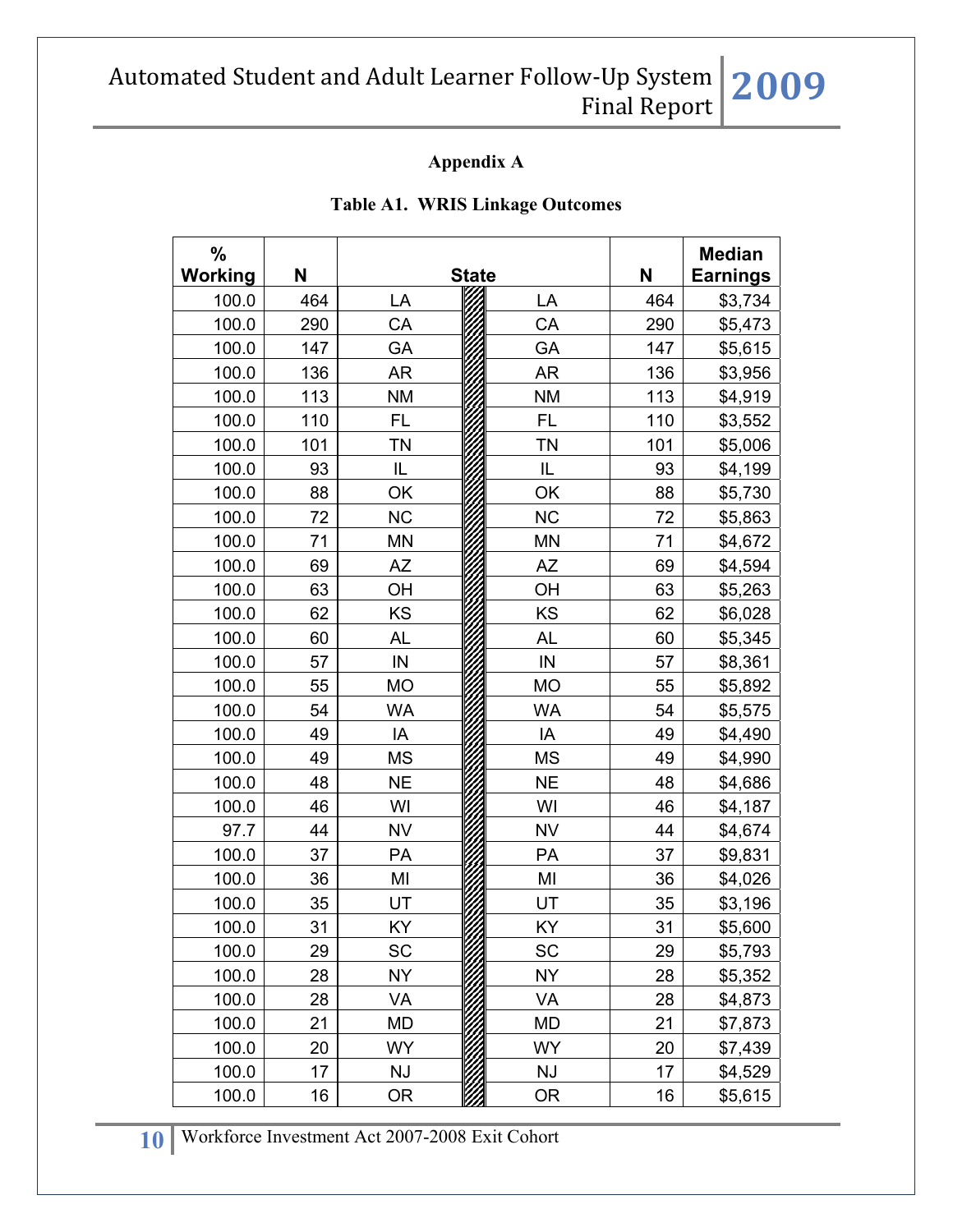| $\frac{9}{6}$<br>Working                                                                              | N              |                | <b>State</b> | Ν              | <b>Median</b><br><b>Earnings</b> |         |  |
|-------------------------------------------------------------------------------------------------------|----------------|----------------|--------------|----------------|----------------------------------|---------|--|
| 100.0                                                                                                 | 10             | МA             |              | МA             | 10                               | \$8,464 |  |
| 100.0                                                                                                 | 10             | <b>ND</b>      |              | <b>ND</b>      | 10                               | \$3,484 |  |
| 100.0                                                                                                 | 8              | DE             |              | DE             | 8                                | \$4,127 |  |
| 100.0                                                                                                 | 7              | <b>CT</b>      |              | <b>CT</b>      | 7                                | \$9,604 |  |
| 100.0                                                                                                 | $\overline{7}$ | ID             |              | ID             | 7                                | \$3,350 |  |
| 100.0                                                                                                 | 6              | АK             |              | AK             | 6                                | \$3,973 |  |
| 100.0                                                                                                 | 5              | <b>SD</b>      |              | <b>SD</b>      | 5                                | \$4,261 |  |
| 100.0                                                                                                 | n/a            | DC             |              | DC             | n/a                              | \$8,999 |  |
| 100.0                                                                                                 | n/a            | ME             |              | ME             | n/a                              | \$4,901 |  |
| 100.0                                                                                                 | n/a            | МT             |              | МT             | n/a                              | \$3,886 |  |
| 100.0                                                                                                 | n/a            | R <sub>l</sub> |              | R <sub>l</sub> | n/a                              | \$8,002 |  |
| 100.0                                                                                                 | n/a            | VT             |              | VT             | n/a                              | \$4,147 |  |
| 100.0                                                                                                 | n/a            | NΗ             |              | <b>NH</b>      | n/a                              | \$2,812 |  |
| 100.0                                                                                                 | n/a            | WV             |              | WV             | n/a                              | \$160   |  |
| 70.4                                                                                                  | 46,025         | TX             |              | ТX             | 46,025                           | \$5,206 |  |
| 72.1                                                                                                  | 48,732         | <b>Total</b>   |              | Total          | 48,732                           | \$5,182 |  |
| <b>Note:</b> Cells with values less than 5 are marked "n/a" to protect the privacy of cohort members. |                |                |              |                |                                  |         |  |